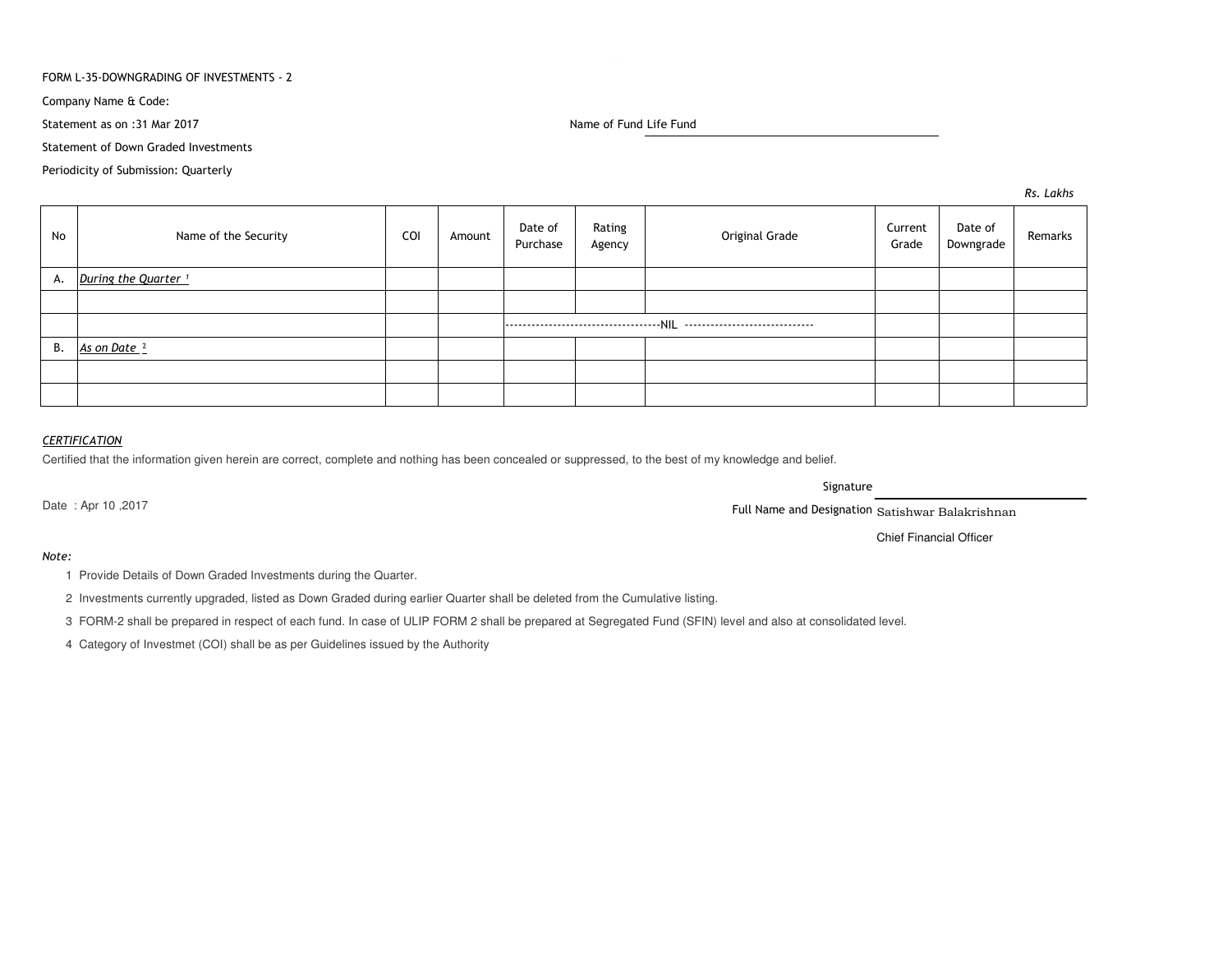### FORM L-35-DOWNGRADING OF INVESTMENTS - 2

Company Name & Code:

Statement as on :31 Mar 2017

Statement of Down Graded Investments

Periodicity of Submission: Quarterly

Name of Fund Unit Linked Fund

| <b>No</b> | Name of the Security                            | COI         | Amount | Date of<br>Purchase        | Rating<br>Agency | Original Grade | Current<br>Grade | Date of<br>Downgrade | Remarks |
|-----------|-------------------------------------------------|-------------|--------|----------------------------|------------------|----------------|------------------|----------------------|---------|
|           | A. During the Quarter $1$                       |             |        |                            |                  |                |                  |                      |         |
|           |                                                 |             |        |                            |                  |                |                  |                      |         |
|           |                                                 |             |        |                            |                  |                |                  |                      |         |
|           |                                                 |             |        |                            |                  |                |                  |                      |         |
| <b>B.</b> | As on Date <sup>2</sup>                         |             |        |                            |                  |                |                  |                      |         |
|           | 19.55% HINDALCO INDUSTRIES LTD (MD: 25.04.2022) | <b>OLDB</b> |        | 1,046.52 10/07/2012 CRISIL |                  | <b>AA</b>      | AA-              | 03/08/2015 NA        |         |
|           | 29.55% HINDALCO INDUSTRIES LTD (MD: 27.06.2022) | <b>OLDB</b> |        | L,047.34 04/10/2012 CRISIL |                  | <b>AA</b>      | AA-              | 03/08/2015 NA        |         |
|           | 39.60 HINDALCO INDUSTRIES LTD MD: 02.08.2022    | <b>OLDB</b> |        | 524.99 12/09/2013 CRISIL   |                  | AA             | AA-              | 03/08/2015 NA        |         |

# *CERTIFICATION*

Certified that the information given herein are correct, complete and nothing has been concealed or suppressed, to the best of my knowledge and belief.

Signature

Full Name and Designation Satishwar Balakrishnan

Chief Financial Officer

Date : Apr 10 ,2017

*Note:*

1 Provide Details of Down Graded Investments during the Quarter.

2 Investments currently upgraded, listed as Down Graded during earlier Quarter shall be deleted from the Cumulative listing.

3 FORM-2 shall be prepared in respect of each fund. In case of ULIP FORM 2 shall be prepared at Segregated Fund (SFIN) level and also at consolidated level.

4 Category of Investmet (COI) shall be as per Guidelines issued by the Authority

*Rs. Lakhs*